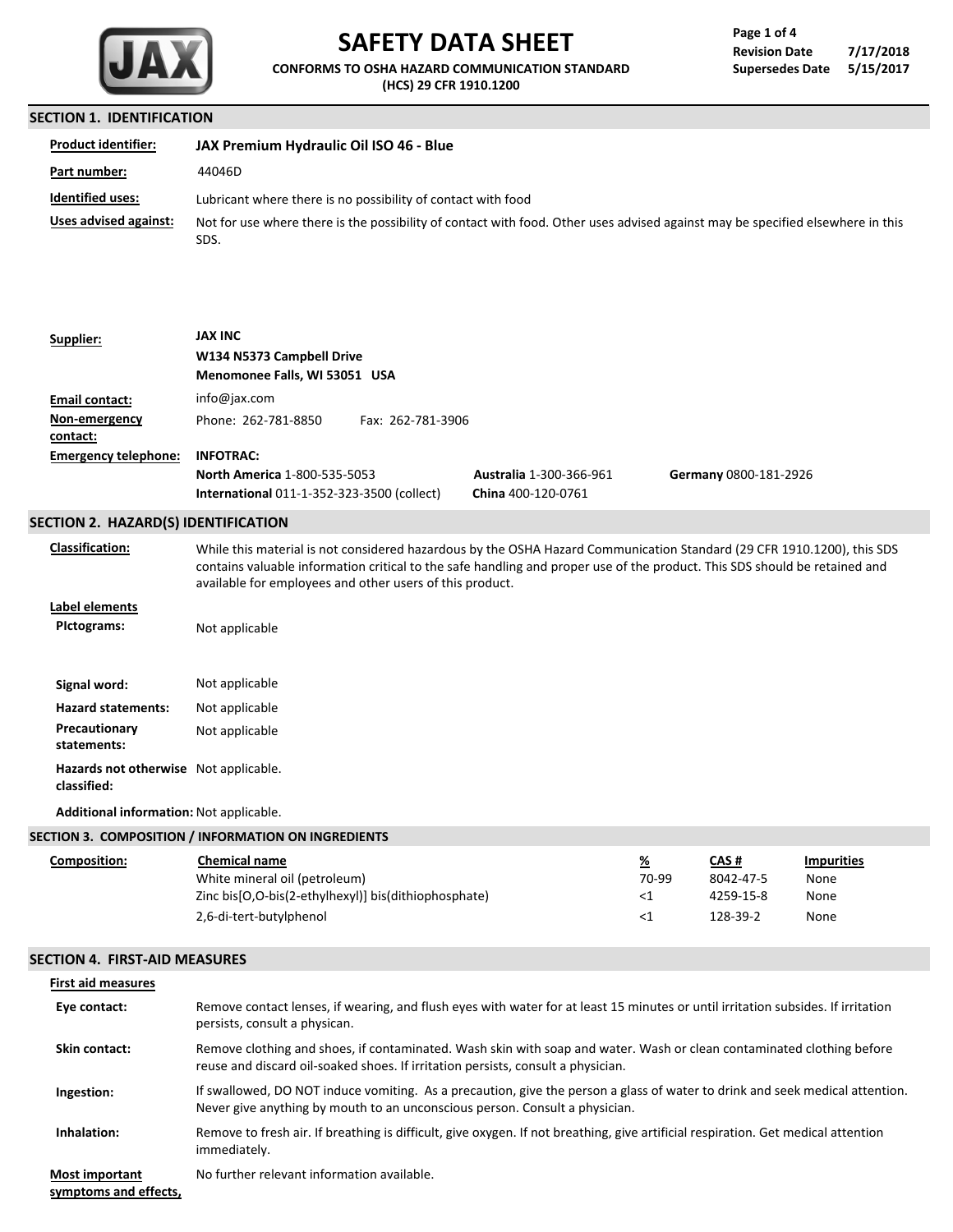#### **both acute and delayed: Indication of any immediate medical attention and special treatment available:** No further relevant information available.

**General information:** No further relevant information available.

## **SECTION 5. FIRE-FIGHTING MEASURES**

| Suitable extinguishing<br>media:          | Extinguishing media include dry chemical, alcohol foam, and carbon dioxide. Do not use direct stream of water. Water may be<br>used to keep fire-exposed containers cool. |
|-------------------------------------------|---------------------------------------------------------------------------------------------------------------------------------------------------------------------------|
| <b>Unsuitable</b><br>extinguishing media: | Do not use direct stream of water.                                                                                                                                        |
| <b>Specific hazards:</b>                  | Pressure build-up due to heat exposure may cause containers to rupture. Use water spray to keep containers cool.                                                          |
| <b>Advice for firefighters:</b>           | Firefighters should wear full protective gear, including helmet. Use supplied-air breathing equipment for enclosed or confined<br>space or as otherwise needed.           |

## **SECTION 6. ACCIDENTAL RELEASE MEASURES**

| Personal precautions,<br>protective equipment<br>and emergency<br>procedures: | In the event of a spill or accidental release, notify relevant authorities in accordance with all applicable regulations. Keep<br>away from ignition sources. Wear protective equipment. Keep unprotected persons away.                                                                                                                                                                                                                                                                                                                                         |
|-------------------------------------------------------------------------------|-----------------------------------------------------------------------------------------------------------------------------------------------------------------------------------------------------------------------------------------------------------------------------------------------------------------------------------------------------------------------------------------------------------------------------------------------------------------------------------------------------------------------------------------------------------------|
| Environmental<br>precautions:                                                 | Prevent entry into sewers, waterways or confined areas by diking or impounding. Dike far ahead of spill for later recovery and<br>disposal. Advise authorities if the product has entered or may enter sewers, watercourses, or extensive land areas.                                                                                                                                                                                                                                                                                                           |
| <b>Methods for</b><br>containment and<br>cleaning up                          | Land spill: Stop leak if you can do so without risk. Recover free product using non-sparking tools. Add sand, earth, or other<br>suitable absorbent material to the spill area. Recover by pumping or with suitable absorbents. Dispose of in accordance with<br>national and/or local regulations relating to waste disposal.<br>Water spill: Stop leak if you can do so without risk. Confine the spill immediately with booms. Remove from the surface by<br>skimming or with suitable absorbents. Seek the advice of a specialist before using dispersants. |
| <b>SECTION 7. HANDLING AND STORAGE</b>                                        |                                                                                                                                                                                                                                                                                                                                                                                                                                                                                                                                                                 |

| <b>Precautions for safe</b><br>handling: | Keep away from heat and direct sunlight. Ensure good ventilation/exhaustion at the workplace.                                      |
|------------------------------------------|------------------------------------------------------------------------------------------------------------------------------------|
| <b>Conditions for safe</b>               | Store in a cool, dry place in tightly sealed containers. Store out of direct sunlight. Do not store near heat, sparks, open flame, |
| storage, including any                   | pilot lights, static electricity, or other sources of ignition. Do not store where temperature may exceed 49°C (120°F). Store      |
| incompatibilities:                       | away from oxidizing agents. Rotate stock.                                                                                          |

# **SECTION 8. EXPOSURE CONTROLS / PERSONAL PROTECTION**

| limits:<br>White mineral oil (petroleum)                      |                                                          | 5 mg/m <sup>3</sup> (oil mist), TWA, ACGIH                                                                                                                                                                                                                                                                                                                                              |
|---------------------------------------------------------------|----------------------------------------------------------|-----------------------------------------------------------------------------------------------------------------------------------------------------------------------------------------------------------------------------------------------------------------------------------------------------------------------------------------------------------------------------------------|
|                                                               | Zinc bis[O,O-bis(2-ethylhexyl)] bis(dithiophosphate)     | Not available                                                                                                                                                                                                                                                                                                                                                                           |
| 2,6-di-tert-butylphenol                                       |                                                          | Not available                                                                                                                                                                                                                                                                                                                                                                           |
| <b>Exposure controls</b>                                      |                                                          |                                                                                                                                                                                                                                                                                                                                                                                         |
| <b>Engineering controls:</b><br>occupational exposure limits. |                                                          | Provide exhaust ventilation or other engineering controls to keep the airborne concentration of vapors below their respective                                                                                                                                                                                                                                                           |
| <b>Ventilation:</b>                                           | Use in a well-ventilated area. See Engineering Controls. |                                                                                                                                                                                                                                                                                                                                                                                         |
| <b>Personal hygiene:</b>                                      |                                                          | Wash skin thoroughly after contact, before breaks and meals and at the end of the work period. Product is readily removed<br>from skin by waterless hand cleaners followed by washing thoroughly with soap and water.                                                                                                                                                                   |
| Eye protection:                                               |                                                          | Chemical splash goggles or face shield in compliance with OSHA regulations are advised when eye contact may occur.                                                                                                                                                                                                                                                                      |
| Hand protection:<br>Any lined non-permeable rubber gloves.    |                                                          |                                                                                                                                                                                                                                                                                                                                                                                         |
|                                                               |                                                          | Respiratory protection: Use with adequate ventilation. Respiratory protective equipment is not normally required where there is adequate natural or<br>local exhaust ventilation to control exposure. In case of insufficient ventilation, wear suitable respiratory equipment. A<br>NIOSH/MSHA-approved air-supplied respirator is advised in absence of proper environmental control. |

# **SECTION 9. PHYSICAL AND CHEMICAL PROPERTIES**

**Appearance / odor:**

Blue-colored liquid with little or no odor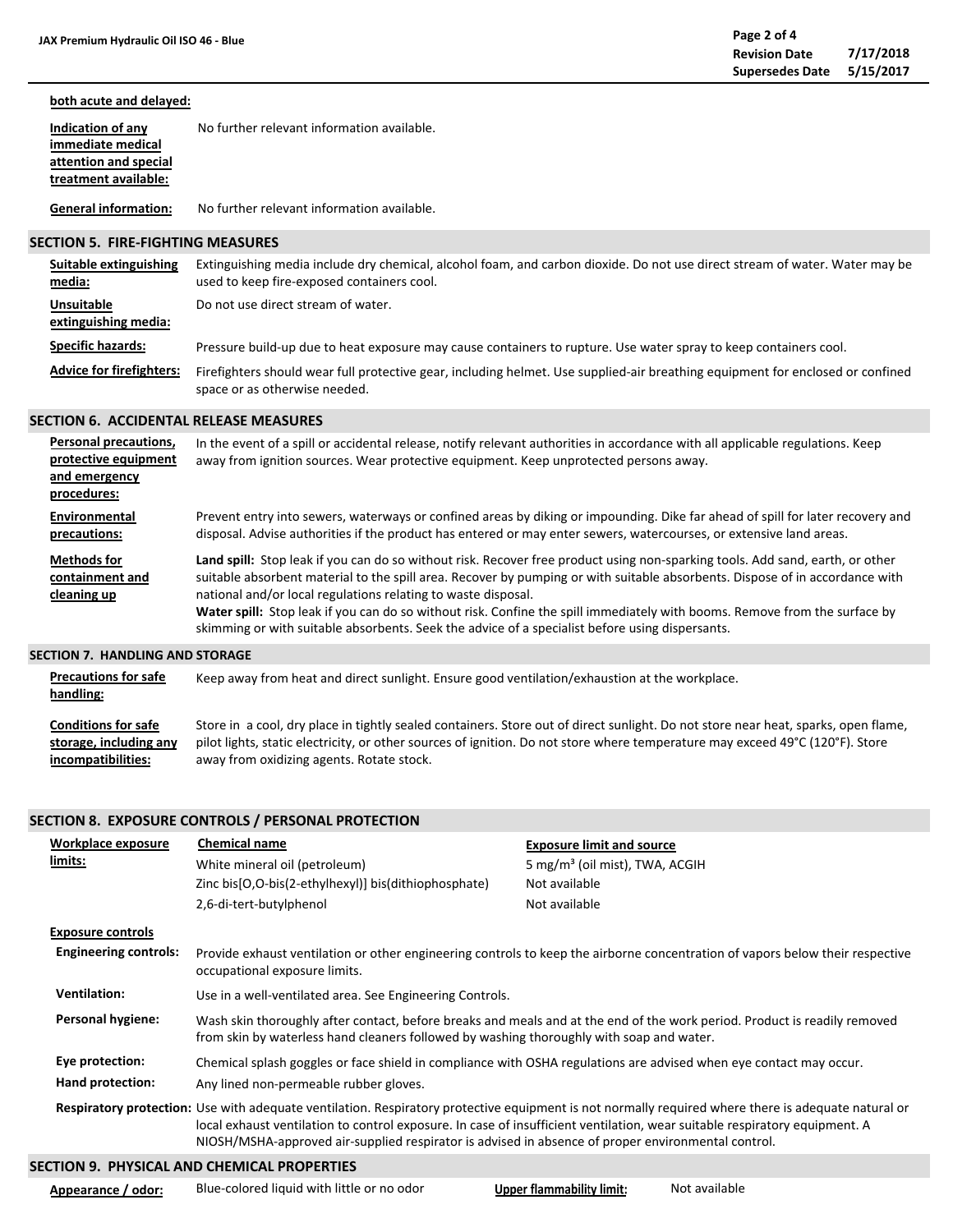|  | JAX Premium Hydraulic Oil ISO 46 - Blue |  |
|--|-----------------------------------------|--|
|--|-----------------------------------------|--|

| AX Premium Hydraulic Oil ISO 46 - Blue         |                          |                                                    |                | Page 3 of 4<br><b>Revision Date</b><br><b>Supersedes Date</b> | 7/17/2018<br>5/15/2017 |
|------------------------------------------------|--------------------------|----------------------------------------------------|----------------|---------------------------------------------------------------|------------------------|
|                                                |                          | Lower flammability limit:                          | Not available  |                                                               |                        |
| <b>Physical state:</b>                         | Liquid                   | Vapor pressure:                                    | Not available  |                                                               |                        |
| <b>Odor threshold:</b>                         | Not available            | Vapor density:                                     |                |                                                               |                        |
| <u>pH:</u>                                     | Not available            |                                                    | Not available  |                                                               |                        |
| <b>Melting / freezing point:</b> Not available |                          | <b>Relative density:</b>                           | 0.87 (typical) |                                                               |                        |
| Initial boiling point                          | Not available            |                                                    |                |                                                               |                        |
| and boiling range:                             |                          | Solubility in water:                               | Not available  |                                                               |                        |
| Flash point:                                   | 421°F (216°C), ASTM D 92 | <b>Partition coefficient</b><br>(n-octanol/water): | Not available  |                                                               |                        |
| <b>Evaporation rate:</b>                       | Not available            | <b>Autoignition temperature:</b>                   | Not available  |                                                               |                        |
|                                                |                          | Decomposition temperature: Not available           |                |                                                               |                        |
| Flammability (solid, gas):                     | Not applicable           | Viscosity:                                         | Not available  |                                                               |                        |

# **SECTION 10. STABILITY AND REACTIVITY**

| <b>Reactivity:</b>                             | Not reactive under normal conditions.                                                                                                                                                                        |
|------------------------------------------------|--------------------------------------------------------------------------------------------------------------------------------------------------------------------------------------------------------------|
| <b>Chemical stability:</b>                     | Stable under recommended conditions.                                                                                                                                                                         |
| Possibility of<br>hazardous reactions:         | Hazardous reactions are not expected to occur.                                                                                                                                                               |
| <b>Conditions and</b><br>materials to avoid:   | Avoid contact with heat, open flames, and oxidizing agents.                                                                                                                                                  |
| <b>Hazardous</b><br>decomposition<br>products: | Carbon monoxide, carbon dioxide, oxides of sulfur, oxides of phosphorus, oxides of zinc, aldehydes, hydrogen sulfide, alkyl<br>mercaptans, smoke and irritating vapors as products of incomplete combustion. |

# **SECTION 11. TOXICOLOGICAL INFORMATION**

| Information on likely routes of exposure  |                                                                                              |                         |               |
|-------------------------------------------|----------------------------------------------------------------------------------------------|-------------------------|---------------|
| Eye contact:                              | No known significant effects or critical hazards.                                            |                         |               |
| Skin contact:                             | No known significant effects or critical hazards.                                            |                         |               |
| Inhalation:                               | No known significant effects or critical hazards.                                            |                         |               |
| Ingestion:                                | No known significant effects or critical hazards.                                            |                         |               |
| Component                                 | <b>Components</b>                                                                            | $\underline{LD}_{50}$   | $LC_{50}$     |
| information:                              | White mineral oil (petroleum)                                                                | >5000 mg/kg (oral, rat) | Not available |
|                                           | Zinc bis[O,O-bis(2-ethylhexyl)] bis(dithiophosphate)                                         | Not available           | Not available |
|                                           | 2,6-di-tert-butylphenol                                                                      | Not available           | Not available |
|                                           | Information on physical, chemical and toxicological effects                                  |                         |               |
| Symptoms:                                 | See Section 4 of this SDS for symptoms.                                                      |                         |               |
|                                           | Delayed and immediate effects, and chronic effects, from short and long-terms exposure       |                         |               |
| <b>Effects:</b>                           | No further relevant information available.                                                   |                         |               |
| Carcinogenicity:                          | This product does not contain a carcinogen or potential carcinogen as listed by NTP or IARC. |                         |               |
| <b>Numerical measures of</b><br>toxicity: | Not determined                                                                               |                         |               |
| <b>SECTION 12. ECOLOGICAL INFORMATION</b> |                                                                                              |                         |               |
| <b>Ecotoxicity:</b>                       | Not available                                                                                |                         |               |
| Component<br>information:                 | <b>Components</b>                                                                            | L(E)C <sub>50</sub>     |               |
|                                           | White mineral oil (petroleum)                                                                | Not available           |               |
|                                           | Zinc bis[O,O-bis(2-ethylhexyl)] bis(dithiophosphate)                                         | Not available           |               |
|                                           | 2,6-di-tert-butylphenol                                                                      | Not available           |               |
|                                           |                                                                                              |                         |               |

| degradability:         |                |
|------------------------|----------------|
| <b>Bioaccumulative</b> | Not determined |

Not determined

**Persistence and**